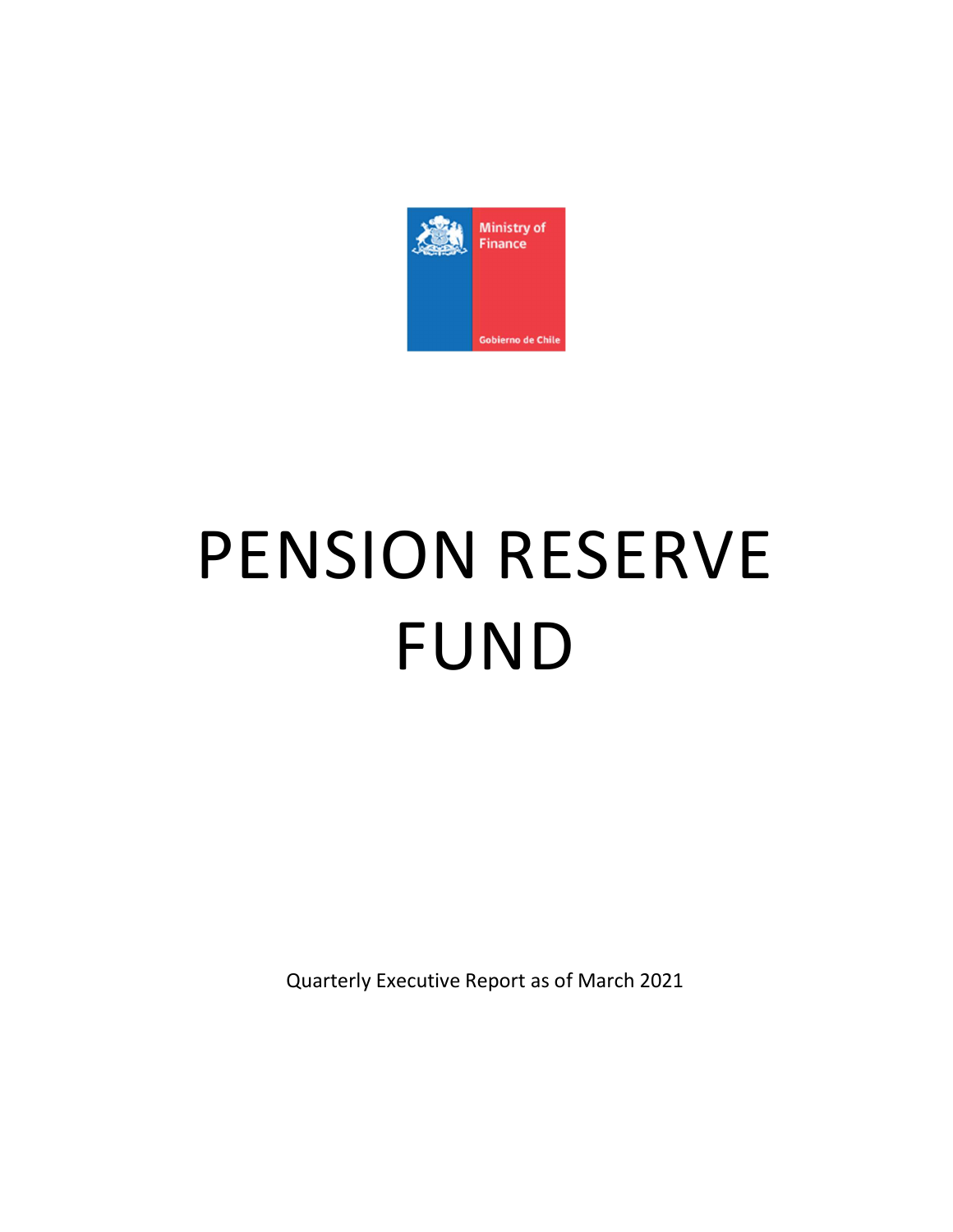## EXECUTIVE SUMMARY

## First Quarter 2021



Source: Ministry of Finance, based on information provided by JPMorgan.

## Long term portfolio composition

(72.2% of total fund)

-

## Short term portfolio composition

(27.8% of total fund)



Source: Ministry of Finance, based on information provided by JPMorgan. (1) Includes cash and cash equivalents

 $1$  Returns reported in this document correspond to the Time Weighted Rate of Return (TWR), unless otherwise stated. Returns for periods greater than one year are annualized. For periods of less than one year, the return corresponds to the change during the period. Net returns reported are net of management fees.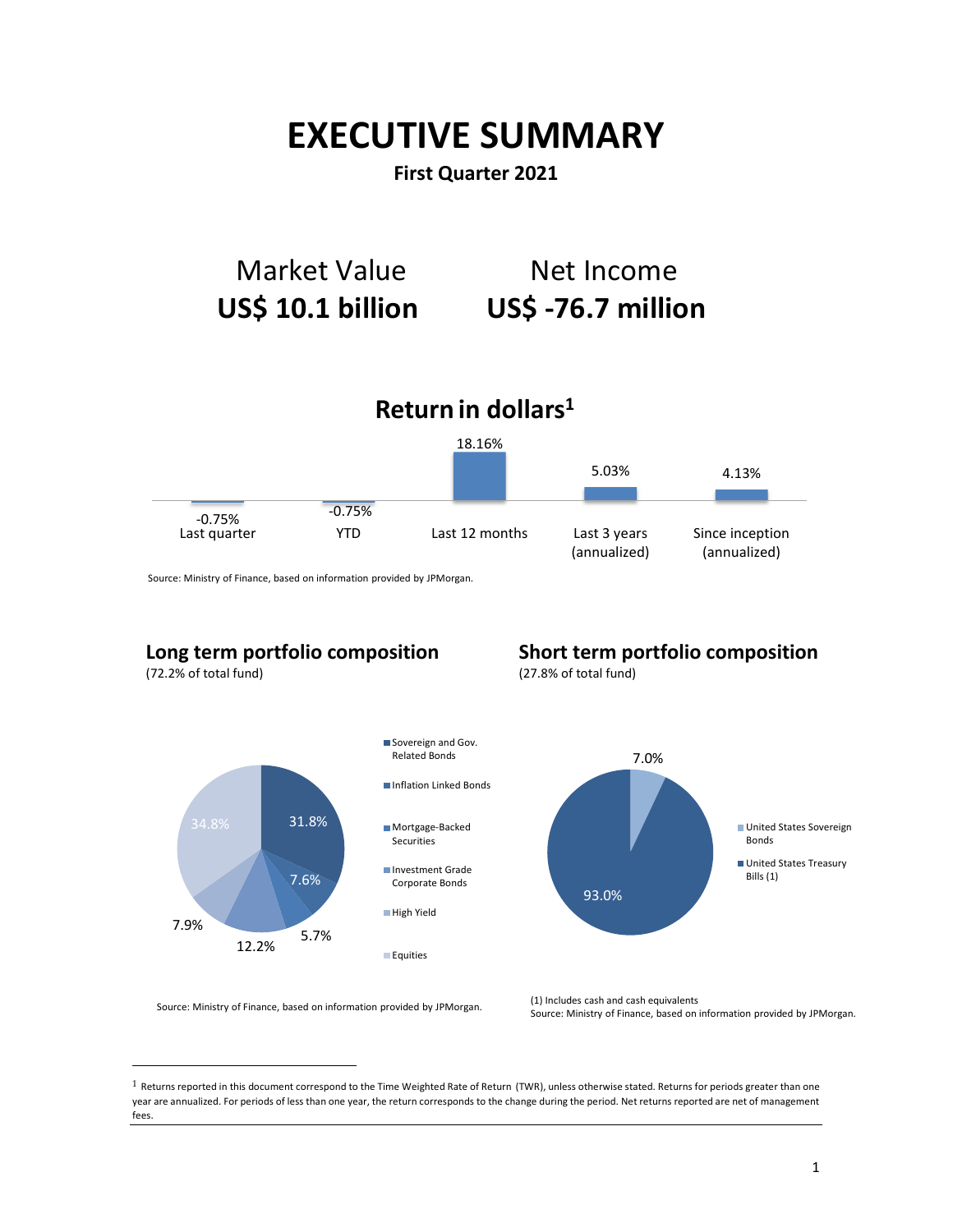## I. Market Value of the Fund

#### Table 1: Quarterly change in market value

(millions of dollars)

| <b>Changes in Market Value</b>      |                | 2020           |                | 2021     | <b>Since</b>             |
|-------------------------------------|----------------|----------------|----------------|----------|--------------------------|
| (US\$ million)                      | Q <sub>2</sub> | Q <sub>3</sub> | Q <sub>4</sub> | Q1       | Inception <sup>(a)</sup> |
| <b>Starting Market Value</b>        | 9,922.5        | 10,786.6       | 11,239.2       | 10,156.8 | 0.0                      |
| Contributions                       | 0.0            | 0.0            | 0.0            | 0.0      | 9,477.1                  |
| Withdrawals                         | 0.0            | 0.0            | $-1,576.5$     | 0.0      | $-2,992.0$               |
| <b>Accrued Interest</b>             | 61.9           | 59.4           | 36.5           | 37.8     | 2,173.5                  |
| Capital Gains (Losses)              | 804.2          | 395.2          | 460.5          | $-112.9$ | 1,469.1                  |
| Admin., Custody and Other Costs (b) | $-2.1$         | $-1.9$         | $-2.9$         | $-1.6$   | -47.6                    |
| <b>Final Market Value</b>           | 10,786.6       | 11.239.2       | 10,156.8       | 10,080.1 | 10,080.1                 |

(a) The PRF was stablished with an initial contribution of US\$ 604.5 million on December 28, 2006. Also, US\$ 0.09 million were contributed corresponding to the accrued interest experienced in 2006.

(b) It includes costs associated with consultants and others.

Source: Ministry of Finance, based on information provided by JPMorgan.

#### Figure 1: PRF market value development

(millions of dollars)

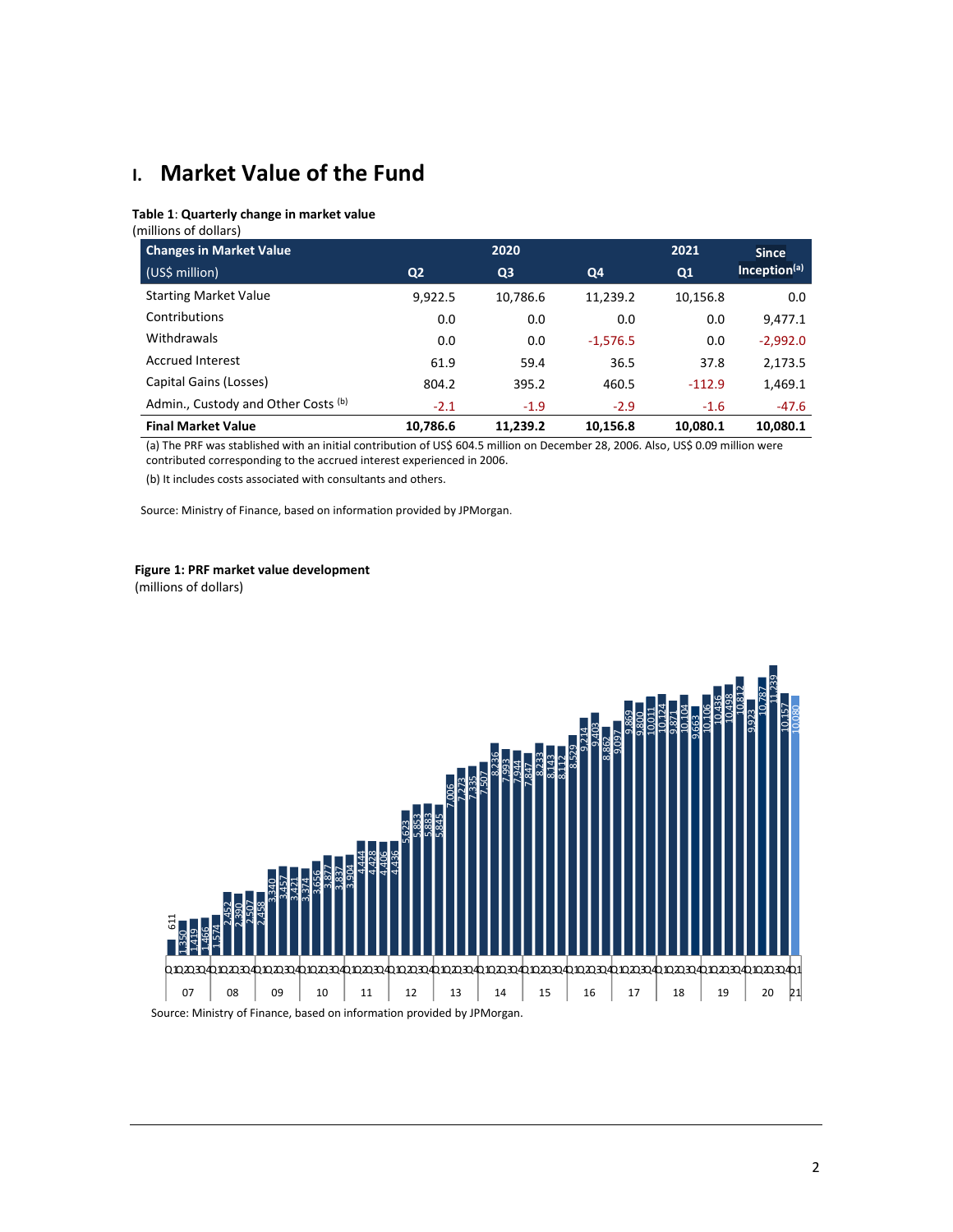### II. Returns

Table 2: Performance net of fees by asset class<sup>2</sup> (percent)

| Returns <sup>(a)</sup>                                                                                                |                                        | Last 3<br>months | <b>YTD</b> | Last 12<br>months | Last 3 years<br>(annualized) | <b>Since</b><br>Inception<br>(annualized) | Inception  |
|-----------------------------------------------------------------------------------------------------------------------|----------------------------------------|------------------|------------|-------------------|------------------------------|-------------------------------------------|------------|
|                                                                                                                       | Sovereign and Government Related Bonds | $-4.91%$         | $-4.91%$   | 3.70%             | 2.49%                        | 1.30%                                     | 01-01-2012 |
|                                                                                                                       | Inflation Indexed Sov. Bonds           | $-3.46%$         | $-3.46%$   | 11.86%            | 3.51%                        | 3.15%                                     | 01-01-2012 |
|                                                                                                                       | <b>US Agencies MBS</b>                 | $-0.99%$         | $-0.99%$   | 0.35%             |                              | 4.06%                                     | 22-01-2019 |
| Long Term                                                                                                             | Corporate Bonds                        | $-4.41%$         | $-4.41%$   | 12.02%            | 4.57%                        | 3.69%                                     | 17-01-2012 |
|                                                                                                                       | High Yield Bonds                       | $-0.93%$         | $-0.93%$   | 24.21%            | $\overline{\phantom{a}}$     | 6.43%                                     | 22-01-2019 |
|                                                                                                                       | Equities                               | 4.68%            | 4.68%      | 53.04%            | 11.88%                       | 11.24%                                    | 17-01-2012 |
|                                                                                                                       | <b>Total</b>                           | $-1.04%$         | $-1.04%$   | 20.08%            | 5.60%                        | 4.25%                                     | 01-04-2007 |
| <b>Short Term</b>                                                                                                     | U.S. Treasury Bills and Bonds          | 0.02%            | 0.02%      |                   |                              | 0.05%                                     | 01-10-2020 |
|                                                                                                                       | Total                                  | 0.02%            | 0.02%      | ۰                 | ۰                            | 0.05%                                     | 01 10 2020 |
|                                                                                                                       | Total (USD)                            | $-0.75%$         | $-0.75%$   | 18.16%            | 5.03%                        | 4.13%                                     | 01-04-2007 |
| <b>Composite</b>                                                                                                      | Exchange rate (CLP)                    | 2.93%            | 2.93%      | $-13.49%$         | 6.55%                        | 2.21%                                     | 01-04-2007 |
|                                                                                                                       | Return in CLP(b)                       | 2.16%            | 2.16%      | 2.22%             | 11.91%                       | 6.43%                                     | 01-04-2007 |
| (a) Time Weighted Return (it is calculated as the growth rate of the funds that were invested throughout the period). |                                        |                  |            |                   |                              |                                           |            |

(b) Returns in CLP corresponds to the sum of the percentage change of the exchange rate CLP/USD and the return in USD.

Source: Ministry of Finance, based on information provided by JPMorgan.

## Figure 2: Quarterly net returns in dollars (TWR)

(percent)

-



 $2$  Returns for periods of more than one year are compound annualized rates while those for less than a year correspond to the change as seen in the stated period. To meet high standards of transparency and provide a better assessment of the gains or losses on investments, the Ministry of Finance discloses the fund's return in different time horizons and currencies. With respect to the time horizon, it is important to note that, in keeping with the medium-and long term investment policy, the return assessment should focus on that period, disregarding fluctuations that may occur monthly or quarterly. With regard to returns expressed in different currencies, the return in US dollars allows for an assessment which is more in line with the investment policy given that the fund's resources are wholly invested abroad and in foreign currencies. The return in Chilean pesos is also disclosed. This return reflects changes in the pesodollar exchange rate and, therefore, may experience greater fluctuations. Finally, as with any investment, returns obtained in the past do not guarantee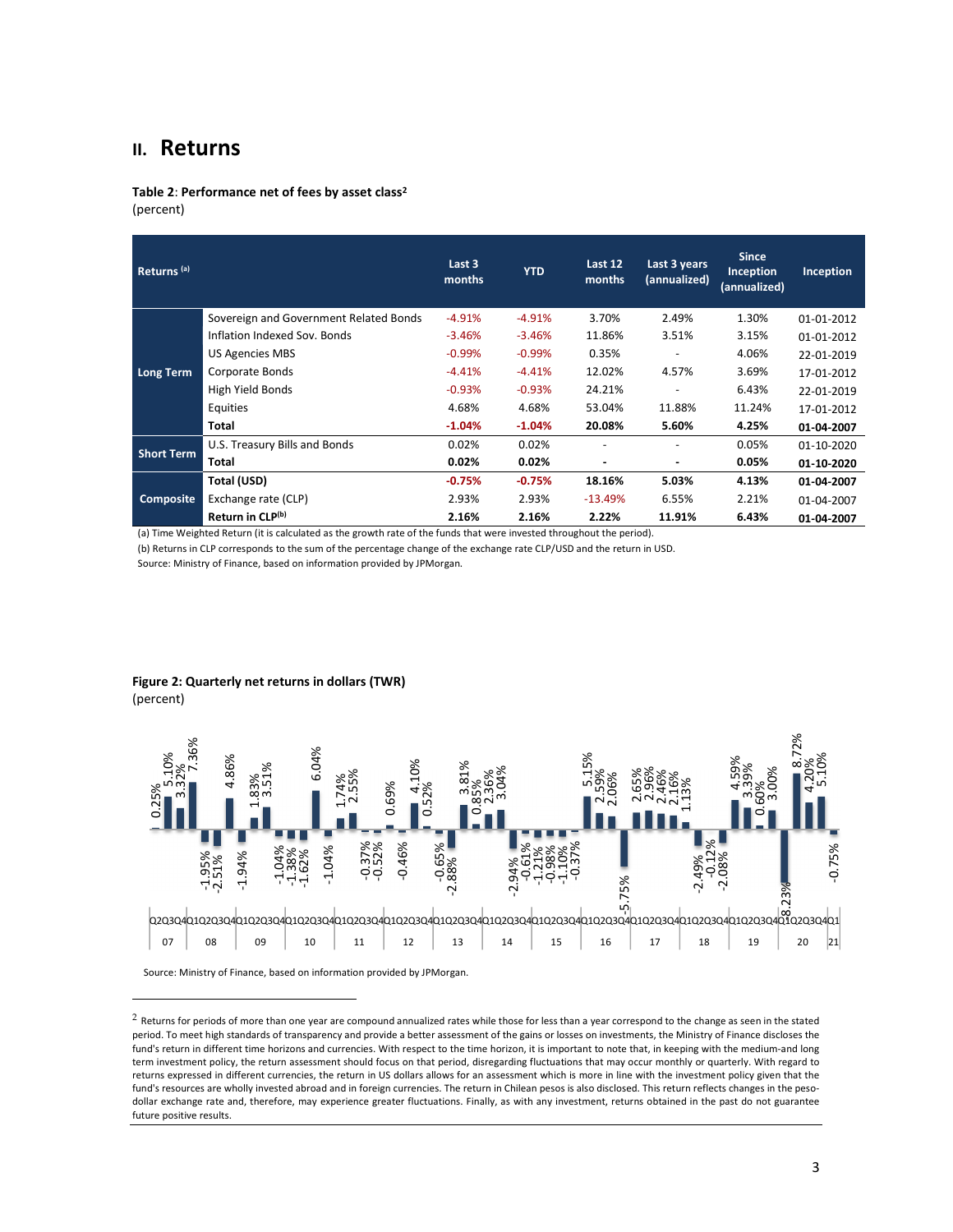#### Table 3: Excess returns

(basis points)

| <b>Asset Class</b> |                                                  | Last<br>3 months | <b>YTD</b>     | Last<br>12 months | Last 3 years<br>(annualized) | <b>Since</b><br>Inception<br>(annualized) | Inception  |
|--------------------|--------------------------------------------------|------------------|----------------|-------------------|------------------------------|-------------------------------------------|------------|
|                    | Sovereign and Government Related<br><b>Bonds</b> | 12               | 12             | 29                | 30                           | $-1$                                      | 01-01-2012 |
|                    | Inflation Indexed Sov. Bonds                     | $-4$             | $-4$           | $\Omega$          | $-2$                         | 15                                        | 01-01-2012 |
|                    | <b>US Agencies MBS</b>                           | 11               | 11             | 44                | ٠                            | 3                                         | 22-01-2019 |
| <b>Long Term</b>   | Corporate Bonds                                  | $-17$            | $-17$          | 28                | $-8$                         | $-27$                                     | 17-01-2012 |
|                    | High Yield Bonds                                 | $\overline{2}$   | $\overline{2}$ | $-54$             | $\overline{\phantom{a}}$     | $-25$                                     | 22-01-2019 |
|                    | Equities                                         | $\mathbf{1}$     | 1              | $-226$            | $-80$                        | $-56$                                     | 17-01-2012 |
|                    | Total                                            | 23               | 23             | $-111$            | $-25$                        | $-27$                                     | 01-04-2007 |
| <b>Short Term</b>  | U.S. Treasury Bills and Bonds                    | $\Omega$         | $\mathbf 0$    |                   | $\overline{a}$               | $-1$                                      | 01-10-2020 |
|                    | <b>Short Term Portfolio</b>                      | 0                | 0              |                   |                              | $-1$                                      | 01-10-2020 |
| <b>Composite</b>   | <b>Total Portfolio</b>                           | 2                | 2              | $-135$            | $-32$                        | $-28$                                     | 01-04-2007 |

Source: Ministry of Finance, based on information provided by JPMorgan.



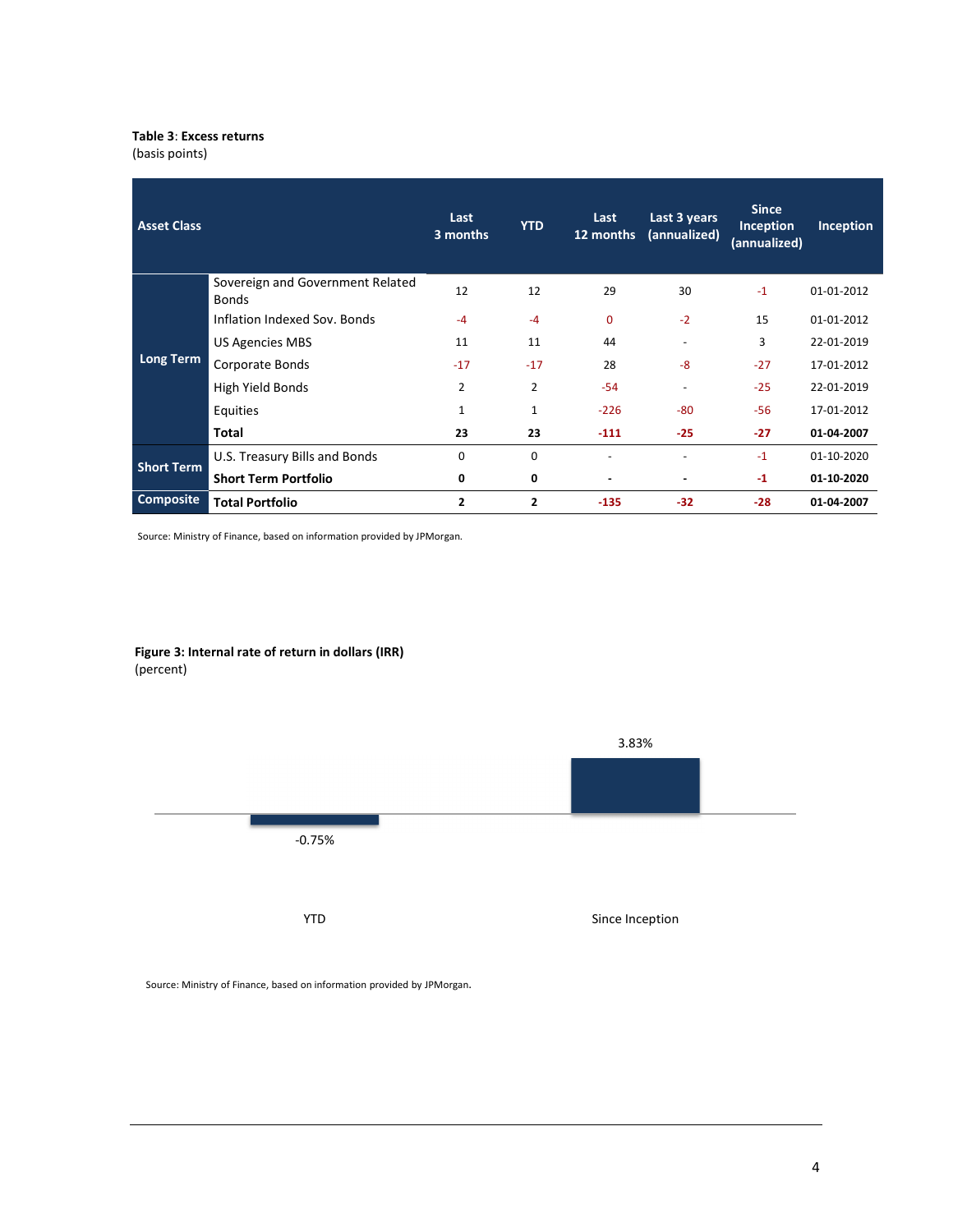## III. Long Term Invesment Portfolio (LTIP)



#### III.1. Total portfolio

#### Figure 4: Investment by asset class

(percent of LTIP)



Source: Ministry of Finance, based on information provided by JPMorgan.

## Figure 6: Investments by country



#### Figure 7: Investment by economic sector (percent of LTIP)

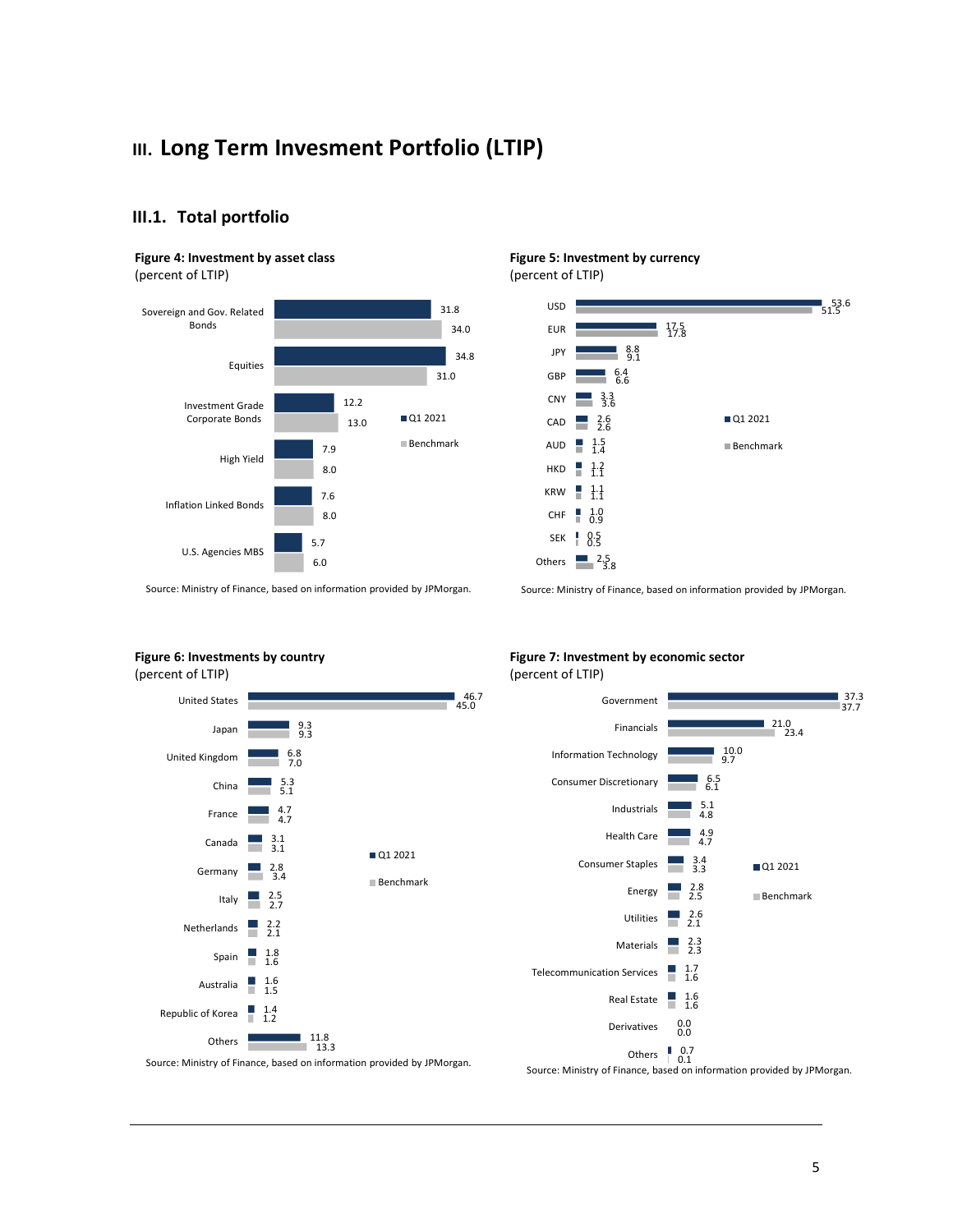#### III.2. Fixed-Income portfolio



(percent of LTIP fixed-income portfolio)







Source: Ministry of Finance, based on information provided by JPMorgan.

## Table 4: Portfolio by issuer credit rating

(percent of the LTIP fixed-income portfolio)

|                       | Sovereign and<br><b>Government</b><br><b>Related Bonds</b> | <b>Inflation</b><br><b>Indexed Sov.</b><br><b>Bonds</b> | <b>US Agencies</b><br><b>MBS</b> | Corporate<br><b>Bonds</b> | <b>High Yield</b><br><b>Bonds</b> | <b>Total Fixed</b><br><b>Income</b> |
|-----------------------|------------------------------------------------------------|---------------------------------------------------------|----------------------------------|---------------------------|-----------------------------------|-------------------------------------|
| AAA                   | 15.4%                                                      | 5.1%                                                    | 8.7%                             | 0.1%                      | $0.0\%$                           | 29.4%                               |
| $AA+ / AA-$           | 8.6%                                                       | 5.2%                                                    | 0.0%                             | 1.1%                      | $0.0\%$                           | 14.9%                               |
| $A+ / A-$             | 19.9%                                                      | 0.4%                                                    | 0.0%                             | 7.0%                      | 0.0%                              | 27.2%                               |
| $BBB+ / BBB-$         | 4.8%                                                       | 1.0%                                                    | 0.0%                             | 10.1%                     | 0.0%                              | 15.9%                               |
| $BB+ / BB-$           | 0.1%                                                       | 0.0%                                                    | 0.0%                             | 0.2%                      | 5.7%                              | 6.0%                                |
| $B+ / B-$             | 0.0%                                                       | 0.0%                                                    | 0.0%                             | 0.0%                      | 4.5%                              | 4.2%                                |
| CCC+ or below         | 0.0%                                                       | 0.0%                                                    | 0.0%                             | 0.0%                      | 1.3%                              | 1.3%                                |
| Others <sup>(1)</sup> | $0.0\%$                                                    | $0.0\%$                                                 | 0.0%                             | 0.2%                      | 0.5%                              | 1.0%                                |
| Total                 | 48.8%                                                      | 11.7%                                                   | 8.7%                             | 18.7%                     | 12.1%                             | 100.0%                              |

(1) It includes cash, cash equivalents and unliquitated transactions. Also, in the case of High Yield Bonds, it includes bonds with rating over BB+.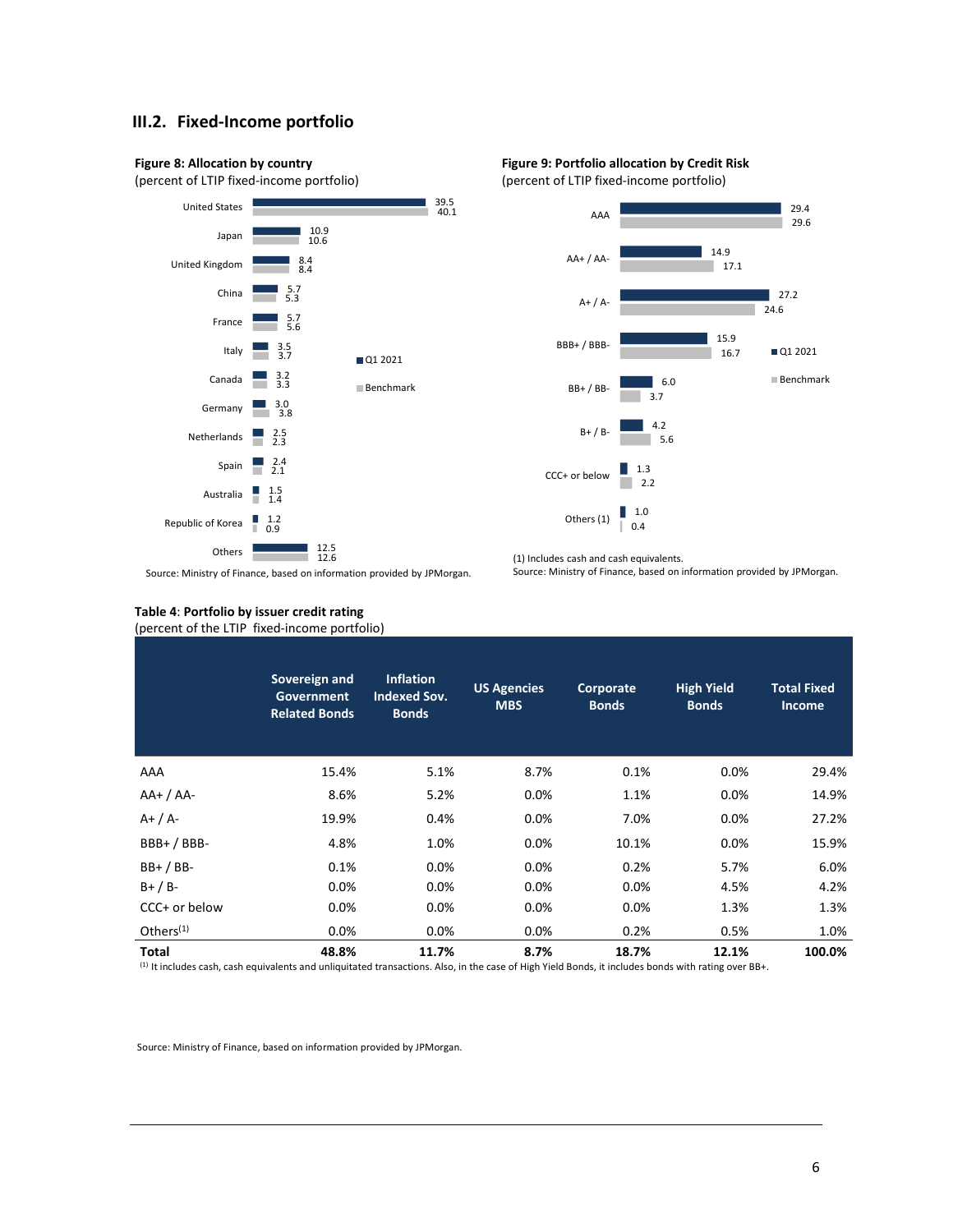Figure 10: Largest exposures to sovereign and Gov. Related bonds and inflation indexed sovereign bonds (millions of dollars)



Figure 11: Largest exposures to corporate bonds (millions of dollars)



Source: Ministry of Finance, based on information provided by JPMorgan. .

#### Figure 12: Largest exposures to high yield bonds (millions of dollars)



#### Figure 13: Largest exposures to US Agencies MBS (millions of dollars)



Source: Ministry of Finance, based on information provided by JPMorgan.

Source: Ministry of Finance, based on information provided by JPMorgan (1) Includes cash, cash equivalend and payables.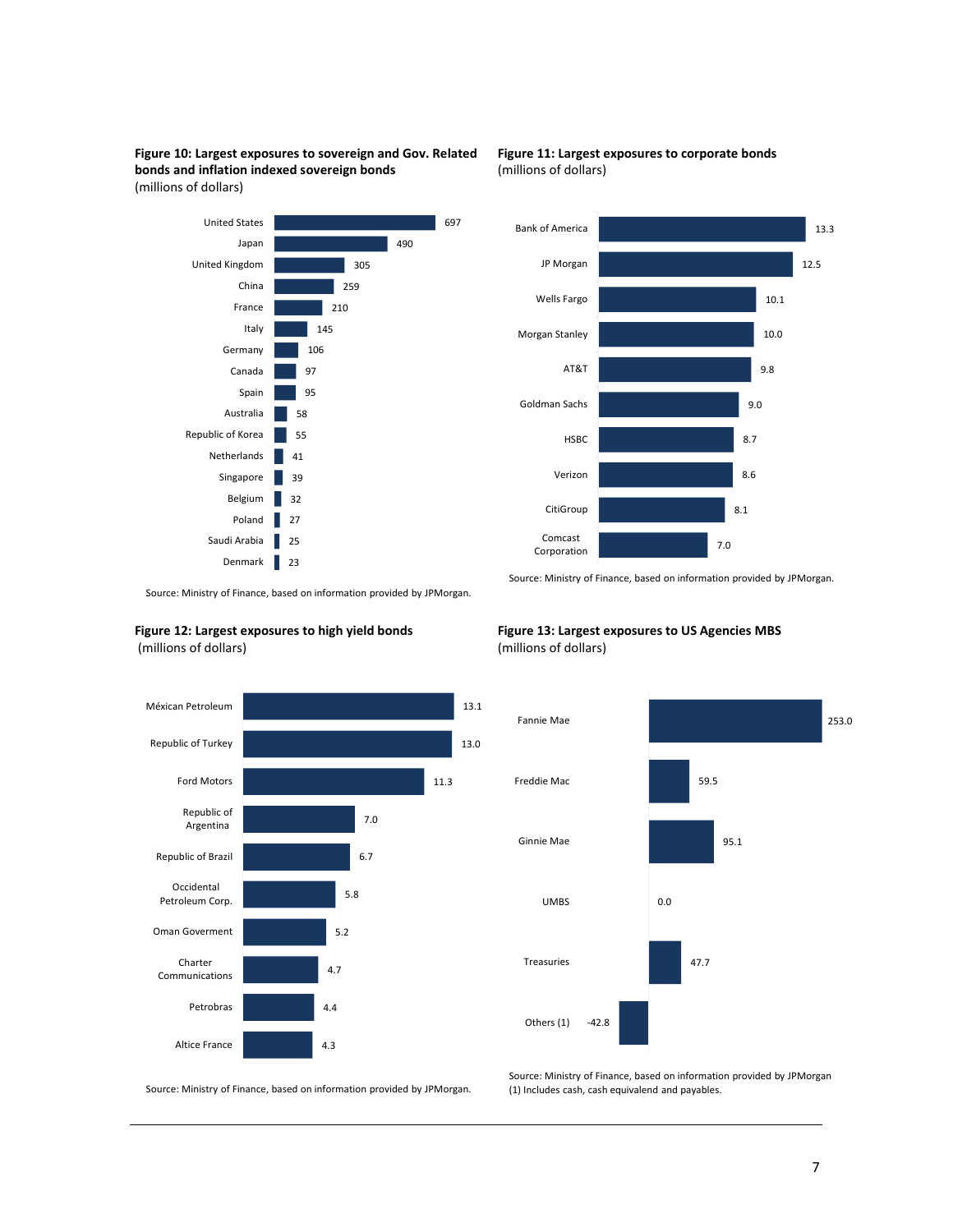#### Figure 14: Duration (years)



Source: Ministry of Finance, based on information provided by JPMorgan.

#### III.3. Equities

Figure 15: Allocation by country



#### Figure 16: Allocation by economic sector (percent of equity portfolio)



Source: Ministry of Finance, based on information provded by JPMorgan.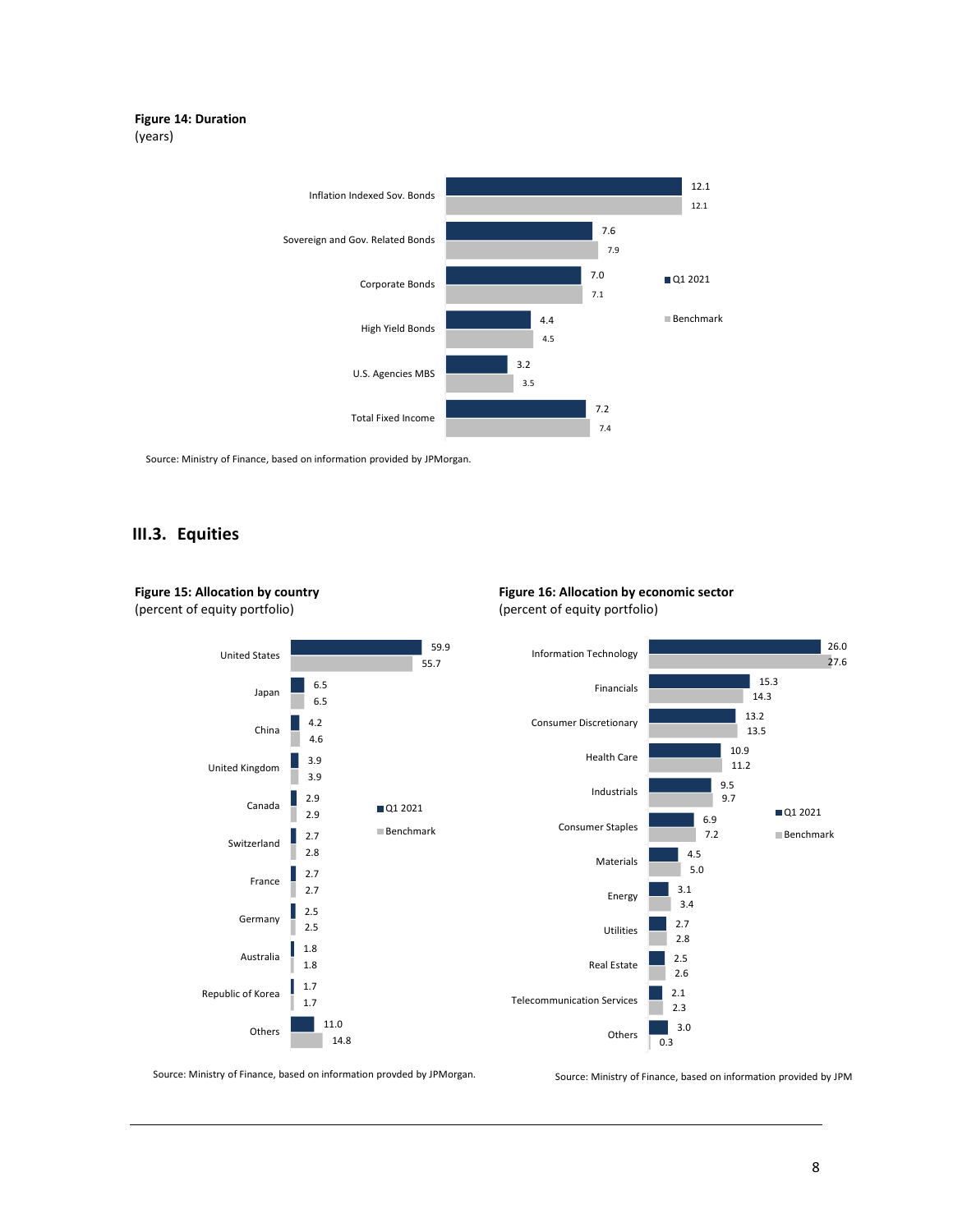#### Figure 17: Largest equities investments

(millions of dollars)



Source: Ministry of Finance, based on information provided by JPMorgan

## IV. Short Term Investment Portfolio (STIP)<sup>3</sup>



Source: Ministry of Finance, based on information provided by JPMorgan Source: Ministry of Finance, based on information provided by JPMorgan.

#### Table 5: Portfolio by issuer credit rating

(percentage of STIP)

-

|     | <b>Treasury Bills</b> | <b>Sovereign Bonds</b> | <b>Total</b> |
|-----|-----------------------|------------------------|--------------|
| AAA | 93.0%                 | 7.0%                   | 100.0%       |

 $3$  United States Treasury Bills includes cash and cash equivalents.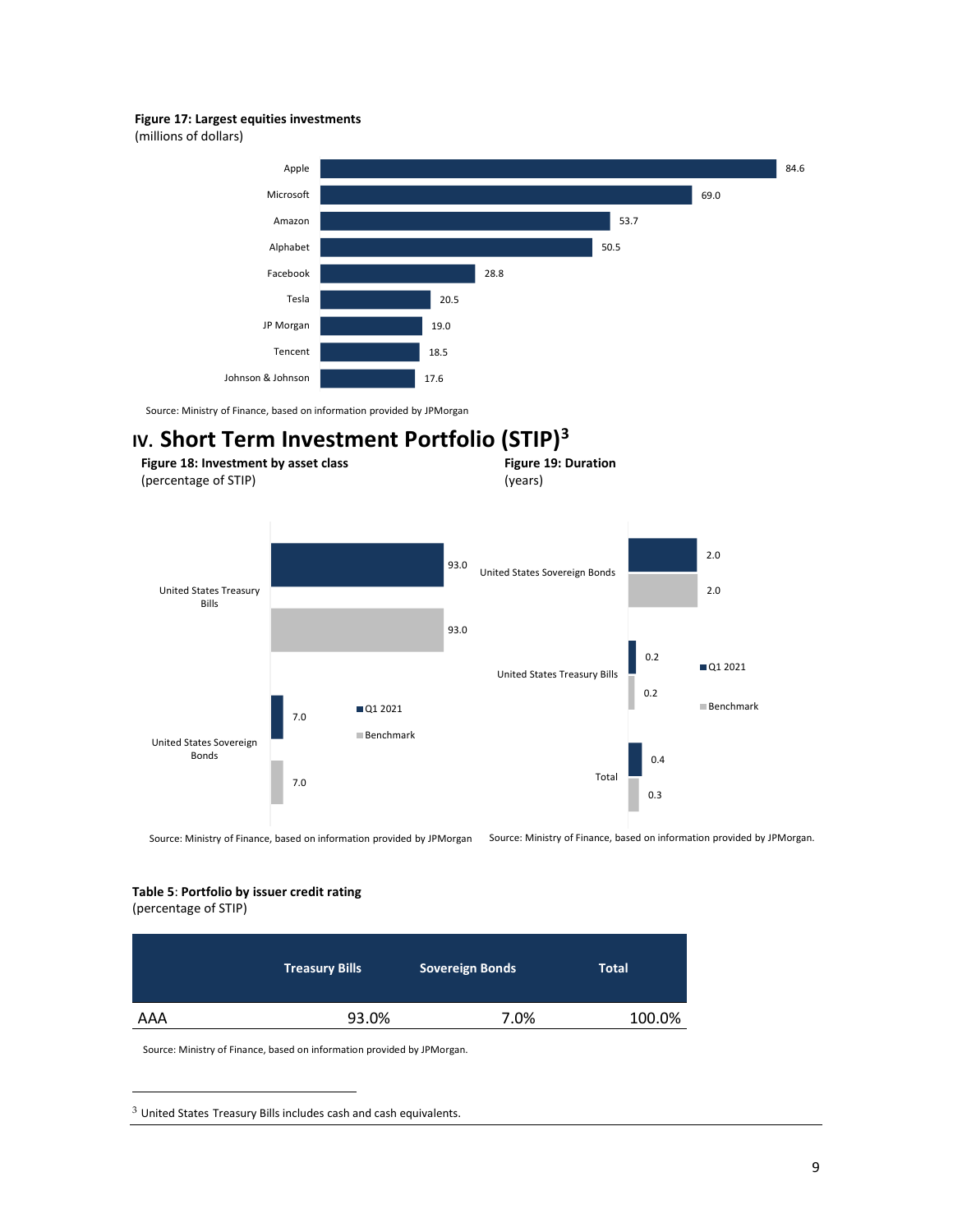## V. Other indicators

An indicator commonly used for monitoring the market risk of the portfolio is the return volatility. In the quarter, the standard deviation of returns of the PRF was 7.15%<sup>4</sup>. The tracking error ex-post, an indicator used to measure the degree of how close the portfolio tracks the return of benchmark, was 36 basis points<sup>5</sup> at the quarter end.

#### Table 5: Standard deviation and tracking error ex-post

|                                       | Q1 2021 |
|---------------------------------------|---------|
| <b>Standard Deviation</b>             | 7.15%   |
| Tracking error ex-post (basis points) | 36      |
| .<br>.                                |         |

Source: Ministry of Finance, based on information provided by JPMorgan

## VI. Securities Lending Income and Administration Cost

The cost associated with the management of the fund by those responsible for the investment<sup>6</sup> was US\$819,722 during the quarter, while expenses associated with the custody service<sup>7</sup> were US\$763,718, and the cost associated to others<sup>8</sup> were US\$15,384. Meanwhile, the securities lending program generated revenues of US\$157,872 during the same period (see table 6).

| Table 6: Other flows in the quarter (in dollars) |              |           |
|--------------------------------------------------|--------------|-----------|
|                                                  |              | Q1 2021   |
| Outflow                                          |              |           |
| Administration                                   |              | 819,722   |
| Custody                                          |              | 763,718   |
| Others                                           |              | 15,384    |
|                                                  | <b>Total</b> | 1,594,824 |
| <b>Inflows</b>                                   |              |           |
| Security Lending                                 |              | 157,872   |
| Others                                           |              | 0         |
|                                                  | <b>Total</b> | 157,872   |

Source: Ministry of Finance, based on information provided by JPMorgan and the Central Bank of Chile

-

<sup>&</sup>lt;sup>4</sup> Standard deviation of annualized monthly returns of the past three years.

<sup>&</sup>lt;sup>5</sup> Standard deviation of annualized monthly excess returns of the portfolio against the benchmark in the past three years.

<sup>6</sup>The Central Bank of Chile is responsible for the investment of the sovereign fixed-income portfolio (42% of the fund) and for the US Agencies MBS portfolio (6% of the fund). In the case of the last, the administration is delegated to BNP Paribas and Western Asset Management. The investment of the equities portfolio (31%) is responsibility of Mellon Capital Management Corporation and UBS Asset Management (UBS), while the investment of the corporate bonds portfolio (13%) is responsibility of Credit Suisse and UBS, and the investment of the High Yield portfolio (8%) is responsibility of Nomura Asset Management and BlackRock Institutional Trust Company. The entities responsible for investing portfolios of equities were selected in 2011 in the case of Mellon and in 2020 in the case of UBS, and the corporate bond portfolio managers were selected at the end of 2020, while the entities responsible for investing portfolios of US Agencies MBS and High Yield bonds were selected at the beginning of 2019.

 $7$  The custodian bank is J.P. Morgan.

 $8$  Corresponds to other expenses, for example, consulting, overdraft fees, among others.